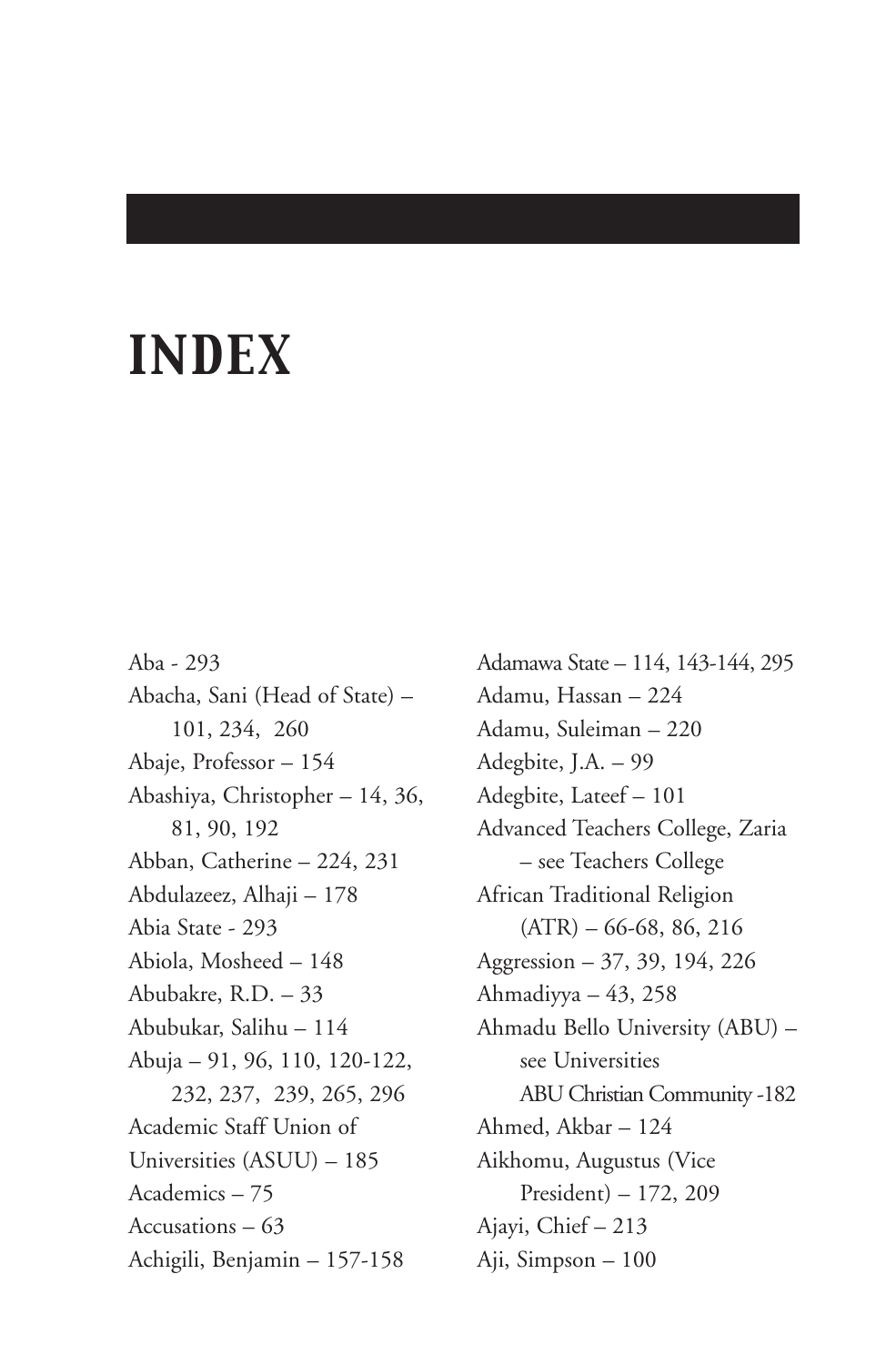Ajolore, Olusola – 139 Akinyemi, Bolaje – 99, 105-106 Akwanga – 118 Alcohol – 194 Al-Gabid, Hamid – 42-43 Alhaji, Abubukar – 260-261 Aliyu, Dabo (Governor) – 225 Alkalami – 171-172 Al-Khatab, Umar B. – 41 All Africa Conference of Churches – 99 Allahu Akbar – 48-49 Almajirai – 190, 229 Aluko, Professor - 100 Anger  $-30$ Animashaun, Kola – 123 Aniagolu Tribunal – see Tribunals Anthropology – 68 Apartheid – 173, 197, 203-204, 206 Apostasy  $-41$ Arab African International Bank – 260-261 Arab League – 43 Arabic - 233 Arabic Teachers College, Jos – see Teachers College Arewa Consultative Forum – 73-74 Ari, Yusufu – 175 Arna – 191, 194, 206-207, 243 Arrests/Imprisonment – 153, 186, 204, 207-211, 215, 220-221, 225, 240-241, 249, 251, 293 Arson - 219, 221, 243, 247-248,

275-284, 289, 296 Audu, Ishaya – 13,88-89, 213 Avre, Chiwo – 87 Awolowo, Obafemi – 32

Babangida, Ibrahim (Head of State) – 31, 42-43, 62, 94, 96, 103-106, 119, 123, 125, 127, 144-145, 149, 185-186, 188, 190-191, 203, 211-212, 234, 241, 260, 288-292 Bagobiri, Joseph - 294 Baikie, Adamu – 133, 147 Bajju – 87-88, 287 Bako, Abubukar – 62, 181, 185, 193, 246 Bala, Yusufu – 150 Bali, Domkat – 288-289 Bansi, B.S. – 111-112 Baptist Mission – 154 Baptist Seminary, Kawo – 154 Baptist Seminary, Ogbomosho – 154 Barau, Salisu – 219 Barnabas Fund – 59 Bassa – 118 Bauchi (city and state) – 220-221, 296-297 Bauchi, Emir of – 87, 215, 220 Bayero University – see Universities Belin, David – 71 Bello, Ahmadu – 15, 41, 44-45, 58, 102-103, 187, 239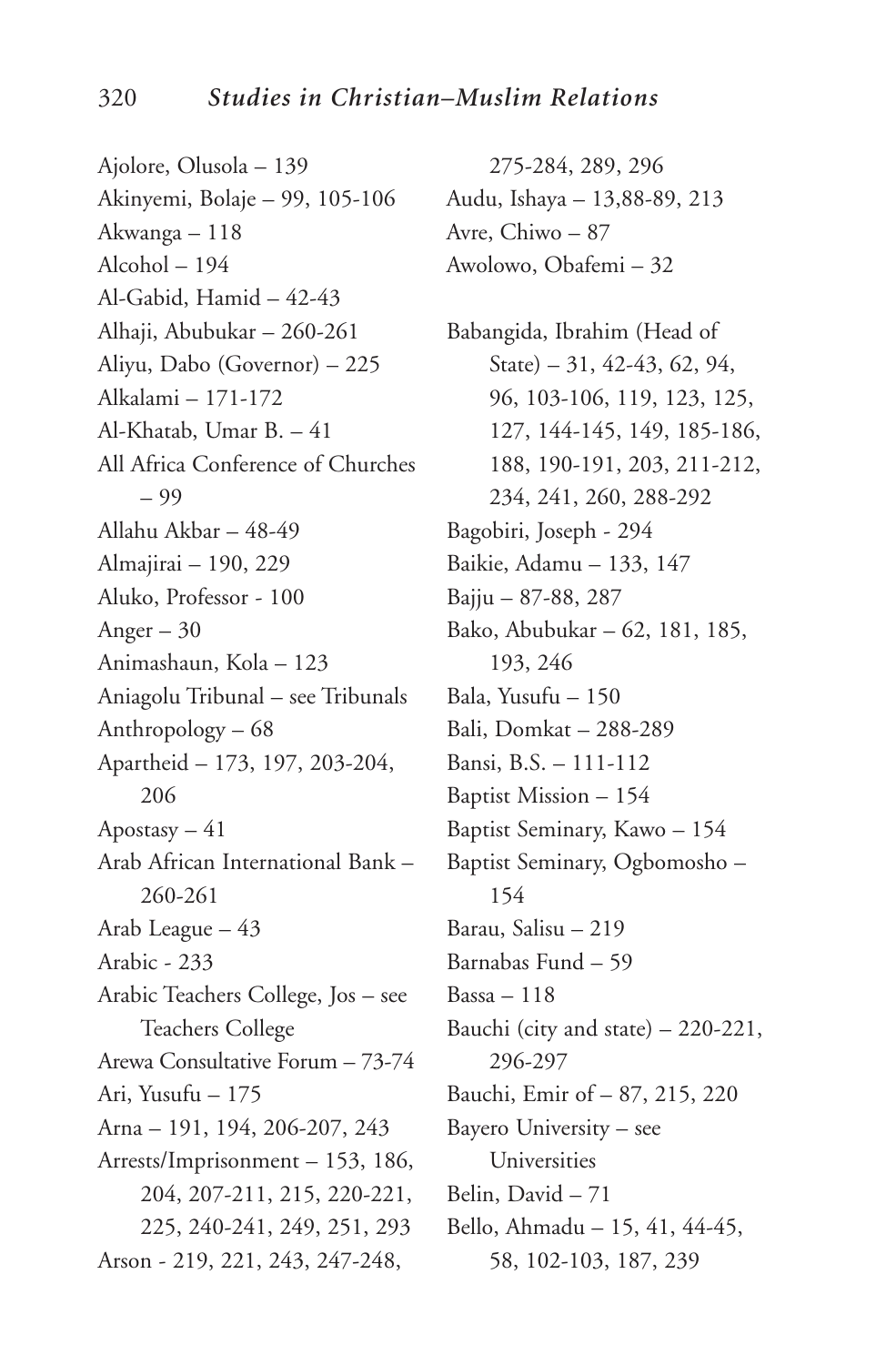Bello, Tanko - 293 Bendel State University – see Universities Bible – 180, 275 Bible Society of Nigeria – 173 Bitrus, Daniel – 173 Bolewa – 71, 223 Bonnke, Reinhard – 71, 171-173 Borno State – 138 Braithwaite, Tunji – 69 Braungart, Susan – 42 Browneye, Ray – 14 Bukuru – 87 Bungwan, Harrison – 210 Bush, George Jr. (President) – 159 Bush, George Sr. (President) – 52 Byang, Danjuma – 32, 191-193

Canada – 12 Canon Law – 184 Canterbury, Archbishop of – 170 Cemeteries – 169, 239 Chaikwai - 287 Challenge Bookshops – 176, 178 Chanchangi, A.A. – 53 Chapel of Salvation, ABU – 280- 281 Chapel of the Resurrection, University of Ibadan – 120 Chechet, Mrs. – 210 Cheriyan, Ebby – 176-178 Chiefs/chieftaincy – 118, 202, 204, 207, 212, 214-216, 218, 240

Christian Association of Nigeria (CAN) National - 16-17, 23- 26, 37, 41, 49, 51, 106-107, 113, 120, 123, 125, 127-129, 145, 153, 200, 208, 217, 241, 296 Abuja - 122 Borno – 138 Gongola/Adamawa – 16, 103, 104, 111-114, 143, 148, 266-268 Kaduna – 34, 36, 65, 85, 105-106, 117, 119, 137, 146, 149, 152-155, 157, 179-182, 191-192, 194- 196, 294 Kano – 108, 130, 134-135, 147-148, 157, 168-171 Kwara – 139-140  $Lagos - 144$ Nassarawa – 118 Northern Zone – 21-23, 90, 96, 102, 105, 145, 147, 157, 202 Oyo – 101, 141-142, 271-274 Plateau – 115, 117, 132, 153 Christian Corpers Fellowship - 266 Christian Council of Nigeria  $(CCN) - 37, 130$ Christian Reformed Church - 14 Christian plans – 36, 175-176 Christian Victory – 52, 58 Church buildings – 34, 46, 49, 85, 90-92, 95, 97, 107-124,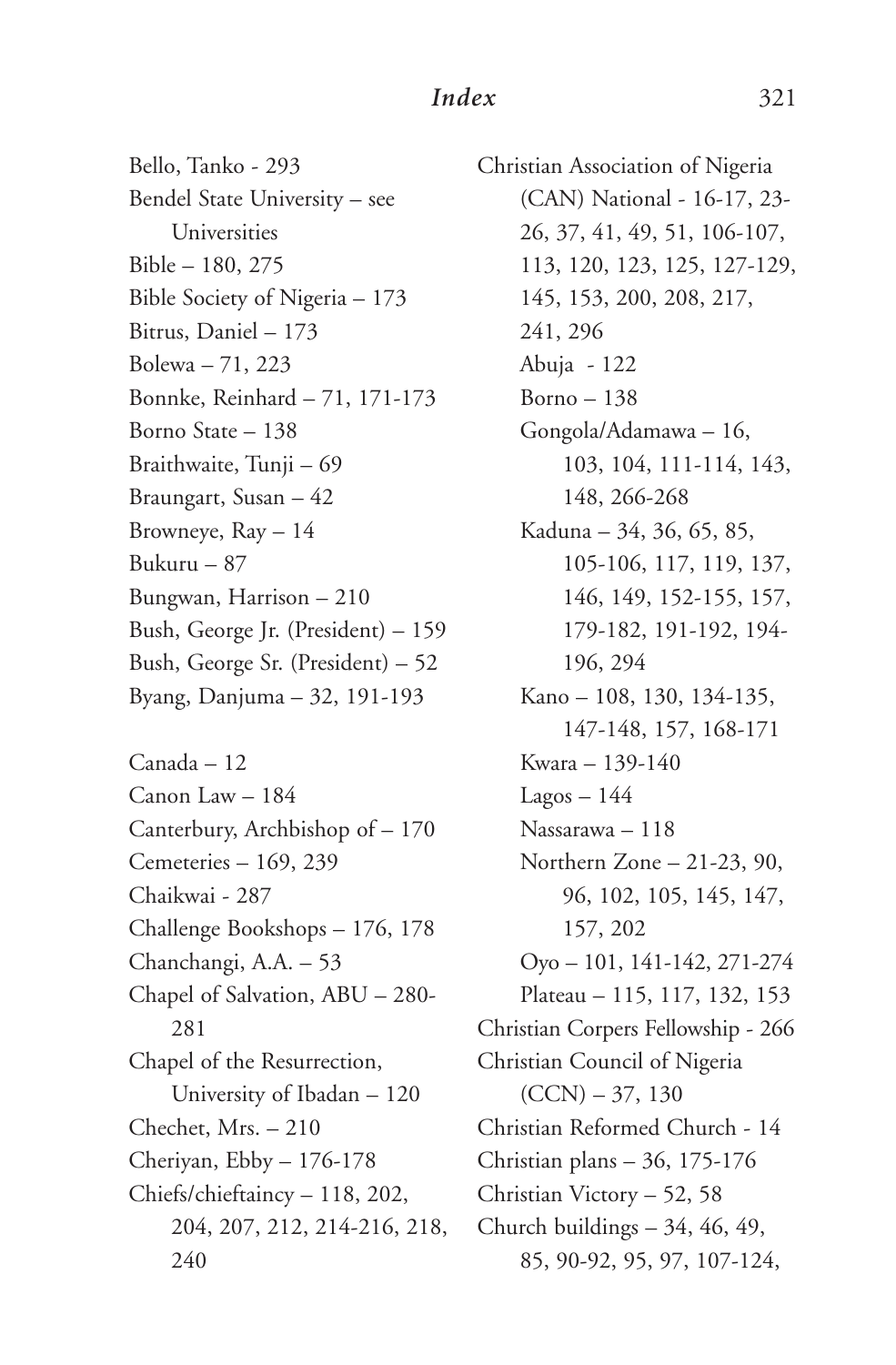137, 168-169, 171, 82, 186, 193, 197, 203, 217-218, 221, 225-226, 239-240, 243, 245, 249-251, 253, 256-257, 264- 265, 267-270, 275-284, 289- 290, 294, 296 Church of Christ in Nigeria  $(COCIN) - 25-26, 28$ Ciroma, Adamu – 225 College of Advanced Studies, Zaria – 275, 277 Colonialism – 86-88, 203, 214, 233, 286 Comet, The – 50-51 Common sense – 33 Communism – 55 Companion CD – 18, 222 Competition – 122 Conference of World Islamic Organisation – 37 Conspiracy – 41-42, 220, 223 Constituent Assembly – 16, 50, 113, 149-150, 268, 292 Constitution – 113-114, 126, 131, 150-151, 158, 168, 175, 201, 225, 240-242, 250, 252, 291, 297, 299 Contempt – 87, 186-188, 194, 199, 201, 205-206, 210, 249, 285-286 Conversion – 41, 47-48, 71, 80, 102, 177, 224, 239 Corruption – 30, 123, 129, 143, 145, 159, 183, 221-222, 228,

231, 290, 298 Coup – 132, 189, 251, 265 Covenant of Umar – 41 Cross – 120, 193, 249 Crowther, Samuel – 144 Crusade – 37 Cudjoe Tribunal – see Tribunals Cudjoe, Rahila – 206 Dan Bauchi, Aliyu – 47, 58-59 Dan Fodio, Usman – 41, 44, 96, 144, 187 Danbala, A.T.K. – 209 Dandaura, Haruna – 15, 37, 130, 159, 170 Dariye, Joshua (Governor) – 156 Dass village - 223 Dasuki, Sultan Ibrahim – 132, 196 Deedat, Ahmed – 148, 180, 275 Demonization – 45, 52, 71, 186, 224 Demonstrations – 209-211, 213, 290 Dialogue – 38, 70 Director, Osa – 214, 219, 223 Discrimination – 41, 45, 62, 91- 92, 102-104, 107-151, 171- 172, 199, 201, 206, 239, 242, 244, 262, 264-265, 2 67,270, 272, 285-287 Dogo, Joel – 219 Dogonyaro, Joshua - 288 Dogo, Saidu – 157 Dolom, Amunkitou – 24-25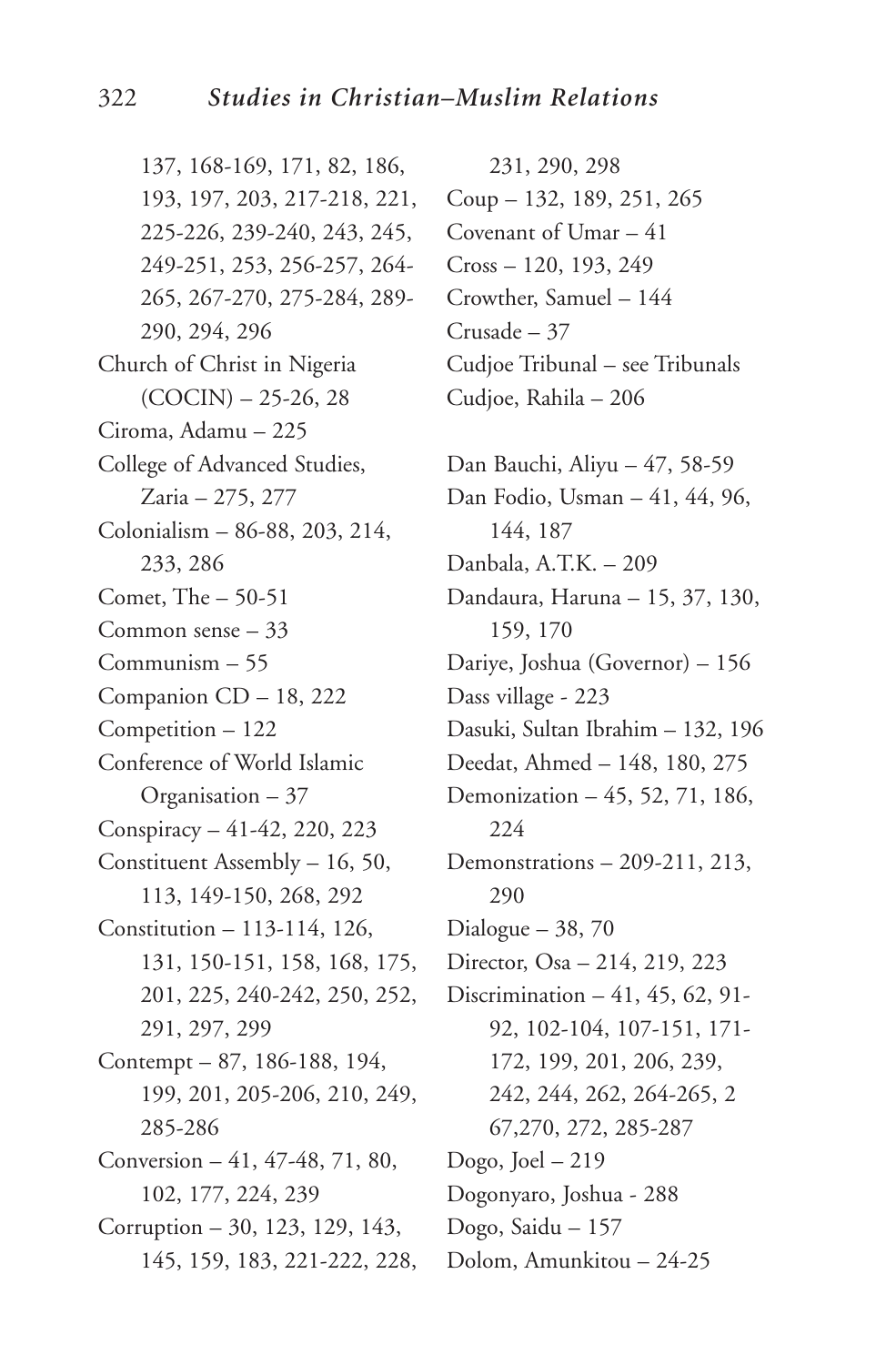Domination – 30-33, 50 Donli Report – see Tribunals Douglas, Graham – 208 Dress, female – 146-147, 164. See also Uniforms. Duniyo, Tacio – 200 Dusu Commission – see Tribunals Dusu, Felicia – 156 Ecclesiastical courts 84, 192, 229, 265 Education – 122, 129, 133-151, 207, 233, 235. See also Schools.  $E$ gypt – 46 Ehusani, George – 226, 296-299 Elections – 105 Electronic media – see Media Elite  $-76$ El-Zakzaky – 40 Emirs – 247 Emotions – 61, 63, 94 Enahoro, Anthony – 29 Equality – see Religions, Equality of Ethnic/ethnicity – 64-65, 70-71, 76, 286 Europe – see West Evangelical Churches of West Africa (ECWA) – 16-17, 113, 133, 173, 179, 198, 208, 225 Expatriate quotas – 86 Eze, Kenneth – 103, 110-111, 266-270

Fadipe, Joseph – 135, 173 Fagbemi, Fati – 64 Falola, Toyin – 95 Fanatics/fanaticism – 37-39, 57,65, 74, 95, 130-131, 138, 168, 173, 186, 201, 209-210, 217, 223-225, 238-239, 241, 248, 250-251, 258, 267, 290, 296-299 Favouritism – see Government (im)partiality Fellowship of Christian Students - 276 Fika, Emir of - 225 Fire – 174  $Flag - 49, 96$ Fom, Alexander – 26-27, 69 Foreigners – 76, 223, 241 Friday – 191, 251 Friday Nur – 176 Fulani – see Hausa-Fulani Fundamentalists/fundamentalism – 38, 47, 49, 69, 95, 140, 146, 258, 295-297 Funds, overseas – 122, 264 Funtua – 186

Gaddafi, Muhammad – 46 Gambari, Ibrahim – 110, 140 Garba, Joel – 23-24, 106 Garba, Lawal – 181-182 Garko – 109 Gaskiya Ta Fi Kwabo – 148 Gereng, Dennis – 114, 143-144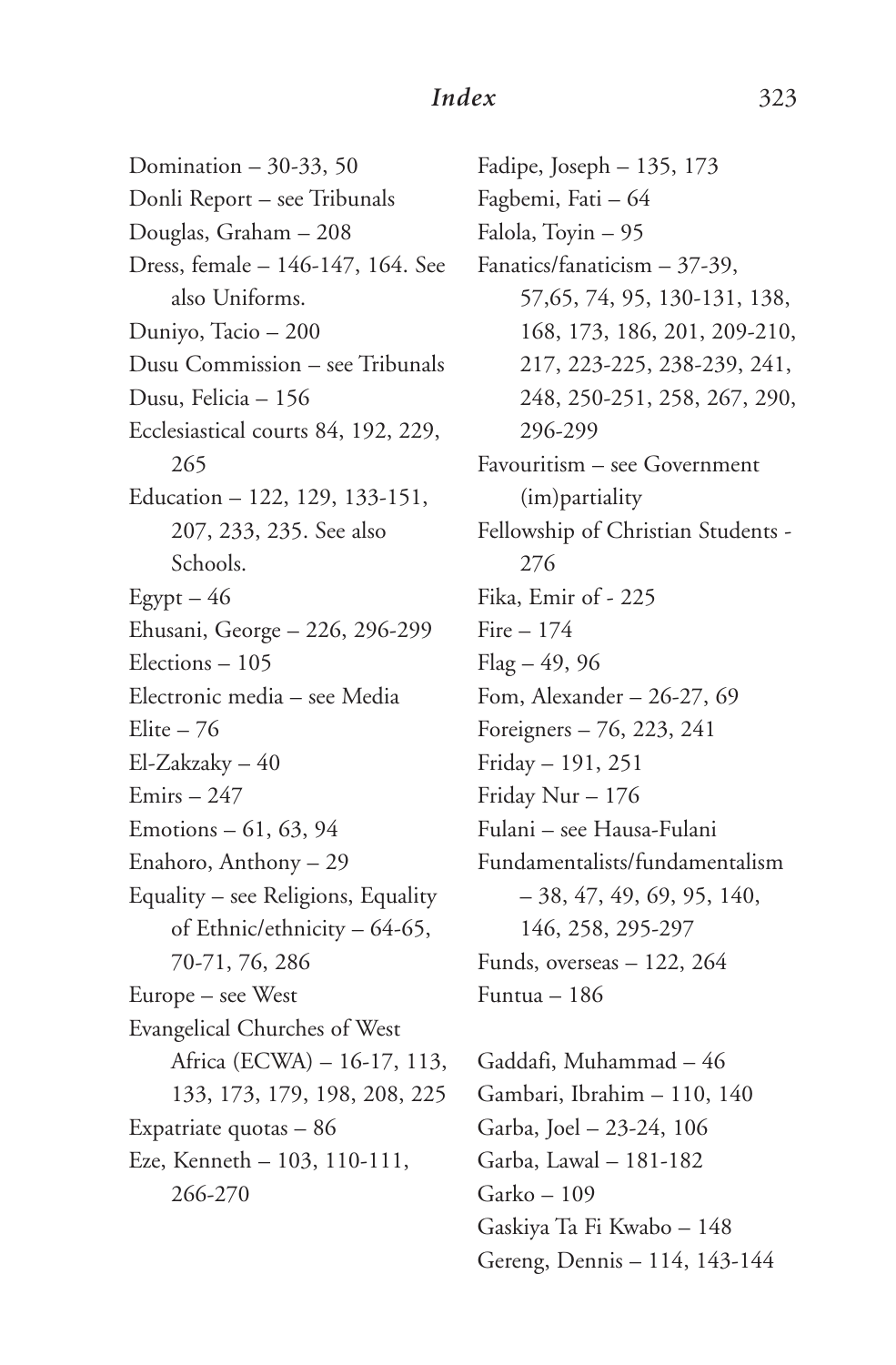Gilliland, Dean – 102 Gindiri, Paul – 112 Girls – 50, 81, 224, 243 Gongola State – 110-114, 266- 270 Gonto, Peter – 214-216 Gotom, Musa – 153 Government – 44, 62-63, 72, 74, 79, 85-165, 180, 217, 226, 249, 253, 256, 263, 270, 283, 290-292, 297-298 Government appointments – 62, 101-107, 116, 206, 236, 239, 241-242, 250, 264, 287-288 Government compensation – 157, 170, 193, 205, 207, 211, 284, 294 Government confiscation – 103, 133, 136-137, 140, 143, 145-146, 163, 169, 193, 240, 242, 250, 264 Government funds – 50-51, 86, 97-98, 103, 107-108, 110, 114, 117, 120, 122-123, 125-128, 133, 157, 237, 260-261, 263, 269, 290 Government (im)partiality – 88- 93, 96, 107-108, 113-114, 118-119,121, 125, 140, 142- 144, 147, 150-151, 158, 200, 211-212, 241, 245, 250, 267, 269, 272-273, 285, 290, 292 Gowon, Daniel – 17, 189-190 Gowon, Yakubu (Head of State) –

17-18, 20, 45, 73-74, 83, 145, 163, 189, 289 Greek philosophy – 67, 82 Gulf War – 172 Gumi, Abubukar – 53, 77-81, 132, 183, 185-186, 193, 240, 246

Hajj – see Pilgrimmage Harassment – 153 Haruna, Mohammed – 150 Hatred – 169-170, 208, 219 Hausa-Fulani – 31, 65, 70-71, 75, 87, 184, 187, 194-195, 197, 200, 202-205, 210-211, 214- 216, 219, 223, 295 Health care – 122 Hooligans – 75, 255, 297, 299 Hospitals – 45, 78, 103, 193, 263-264 Teaching Hospital, Zaria - 279 Human rights – 57, 114, 144, 174-175, 200-201, 212, 217, 248, 250, 256 Humiliation - 172

Ibrahim, Ishak – 46 Idiya, Alhaji – 206, 209 Igbirra – 118-119 Ige, Bola – 66-67, 141 Ikulu - 287 Ilo, Isaiah – 211-212 Ilorin – 110, 138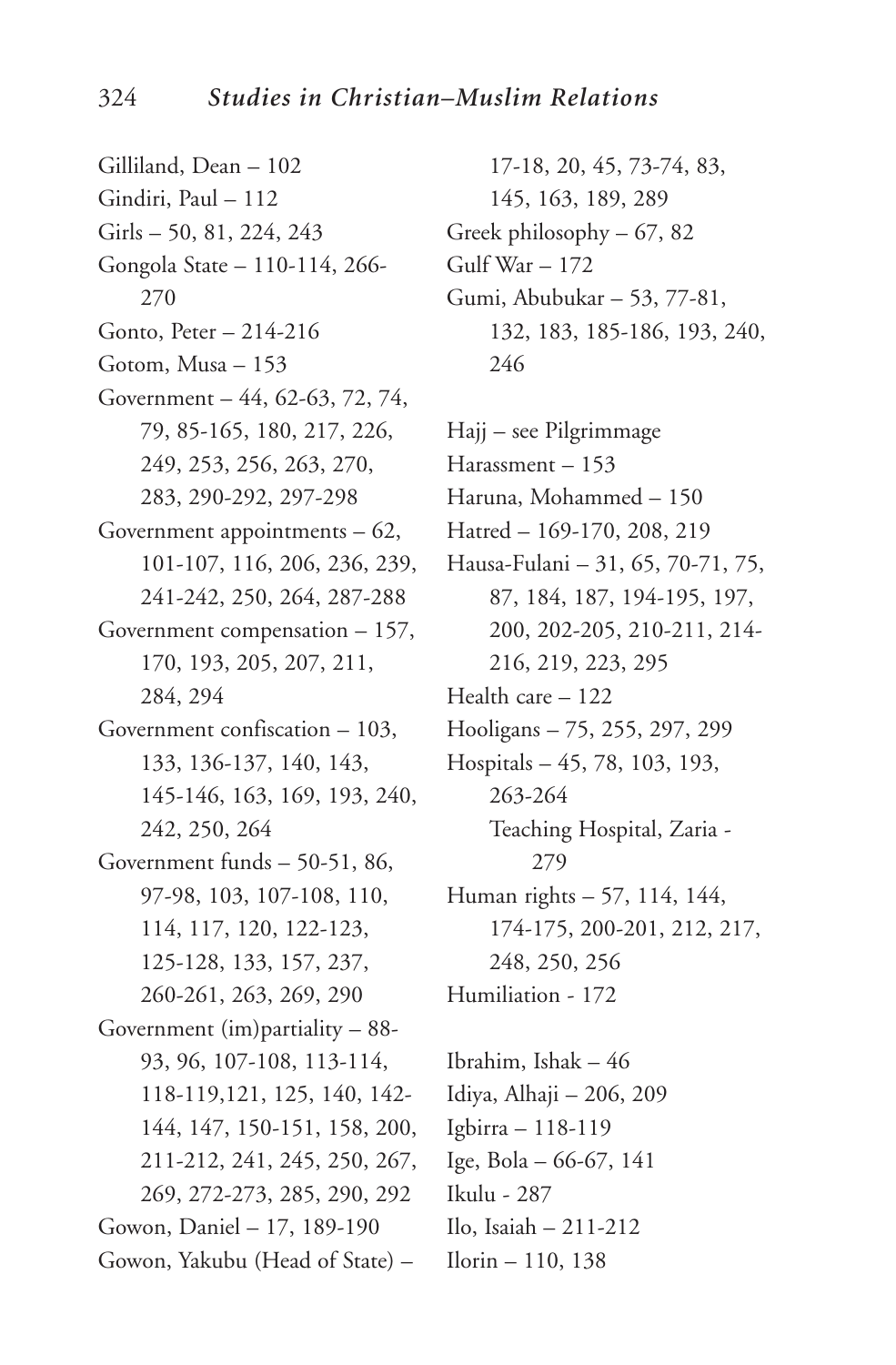Ilorin, Emir of – 110, 140 Imposition of Muslim rulers – 86- 88, 184, 187, 188, 193-194, 200, 202-204, 210, 212, 214, 216, 240, 286-287 Infidels – 31, 34, 46, 49 Institute of Mass Communication Technology, Jos – 177 International Commission of Christians, Jews & Monotheists – 258-259 International Herald Tribune – 42-43 Intimidation – 46, 73, 116, 138, 141, 150, 210 Intolerance – see Tolerance/intolerance Iran – 62, 97, 251 Isaacs, Dan – 157 Islam in Africa Conference (IAC) – 40, 51, 96, 232-237 Islam in Africa Organisation  $(IAO) - 232 - 237$ Islamic Affairs Department - 264 Islamic Council – 52, 260 Islamic Development Fund – 51, 261 Islamic Movement – 81, 133 Islamization – 65, 79, 81, 85-87, 95-97, 100-101, 103-106, 113, 118, 121, 132-133, 135, 138-139, 162, 183, 225, 232-239, 243, 252, 258, 261, 263-265, 268, 291, 299

Israel – 43, 75, 262, 289 Iyere, John – 120 Izala – 52-53, 78-79 Jaja village - 219 Jalingo – 65 Jalingo, Binta Faruk – 72-74, 102 Jama'atul Izalatul Bidi'a Ikamatu Sunna – 196 Jama'atul Nasril Islam (JNI) – 47, 177-178 Janfa, Silas – 24 Jang, David (Governor) - 270 Jateau, Peter – 100, 157, 183, 202-203, 211 Jega, Governor – 155 Jega, Mahmud – 207 Jesus – 133, 180, 240, 246, 275, 278-279 Jibril, Abdullahi – 47-48 Jihad – 37, 45-46, 53-55, 58, 69, 85, 96, 105, 113, 138, 141, 171, 180, 183-185, 196, 203, 205, 223, 248, 299  $\text{``}$  J.O." – 59, 97, 168 John, Haruna – 66 Jos – 66, 74, 87, 112, 153, 294, 296 Jos Ecwa Theological Seminary  $(JETS) - 175-178$ Josiah Publishing – 59 Justice Babalakin Commission – see Tribunals Justice Benedict Okadigbo Tribunal – see Tribunals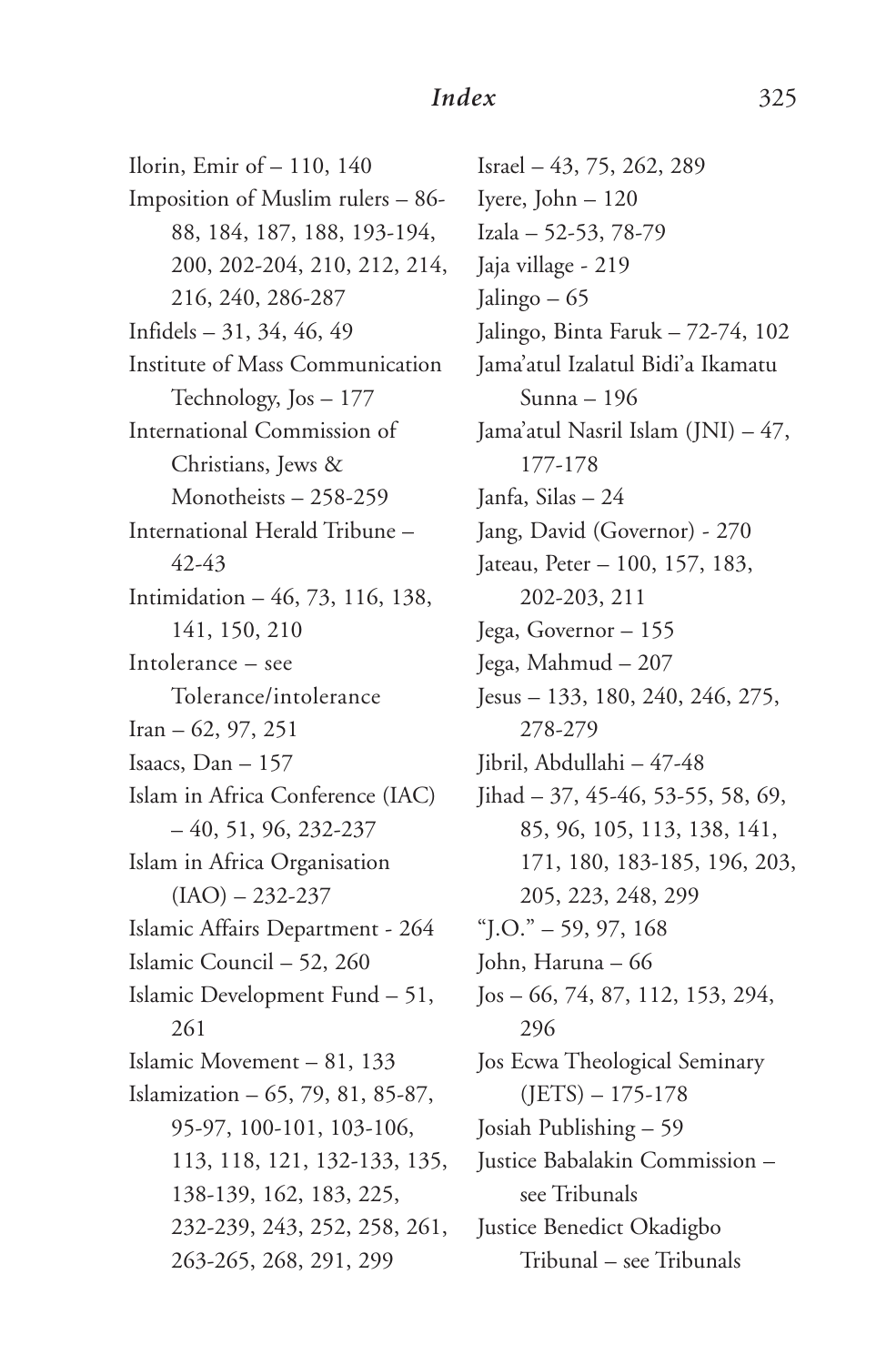- Kaduna (city & state) 39, 49, 76, 102, 136, 153-157, 210, 213, 245, 253, 278, 281, 294-297
- Kaduna, Governor of 181, 183, 185-186, 188, 193, 196-197, 246
- Kaduna State Tribunal on
- Religious and Communal Riots see Tribunals
- Kafanchan 34, 36, 62, 65, 75, 81, 110, 131, 133, 149, 153, 155-156, 175-194, 198, 229,
- 246, 248, 250, 253-257, 275 Kafanchan College of Education – 181 Kafanchan, Emir of – 180
- Kafiri 53, 169, 191, 194, 207 Kagoma - 287
- Kagoro, Chief of 31
- Kanam 294
- Kano (city & state) 32, 35,37, 39, 47-49, 71, 108-110, 130, 134-136, 147-148, 155-157, 168-175, 296-297 Kantagora, Sani – 132 Kantiok, James – 101 Kareem, Ahmad - 261 Kare-Kare – 224 Karibi-Whyte Tribunal – see Tribunals Kataf - 287
- Kataf Youth Development Association – 206-207

Katsina State – 119, 133, 151 Khomeini, Ayatollah – 79 Killing – 48-49, 66, 69, 71, 73, 119, 203, 209, 212-213, 217, 219, 225, 243, 253, 255, 270, 294, 296-297 Kukah, Matthew – 17, 120, 129, 136-137, 155-156, 170, 186- 189, 191, 213 Kukuri, Yusufu – 224-225 Kundila Housing Estate – 108- 109 Kurama - 287 Kwara State – 138-140 Kwashi, Benjamin – 149, 208 Kwoi – 137 Kwoi Government Girls Secondary School – 137

Lagos (city & state) – 123-124 Lamido of Adamawa – see Yola, Emir La-Nibetle, Justin – 153 Lar, Solomon – 25 Lawan, Suleiman - 267 Lekwot, Zamani – 49, 204, 207- 209 Lere, Muhammed (Governor) – 204-205, 209 Liberation Times – 172, 174 Libya – 97 Literature – 42, 97, 130, 170, 176, 178, 235, 246, 264-265 London – 37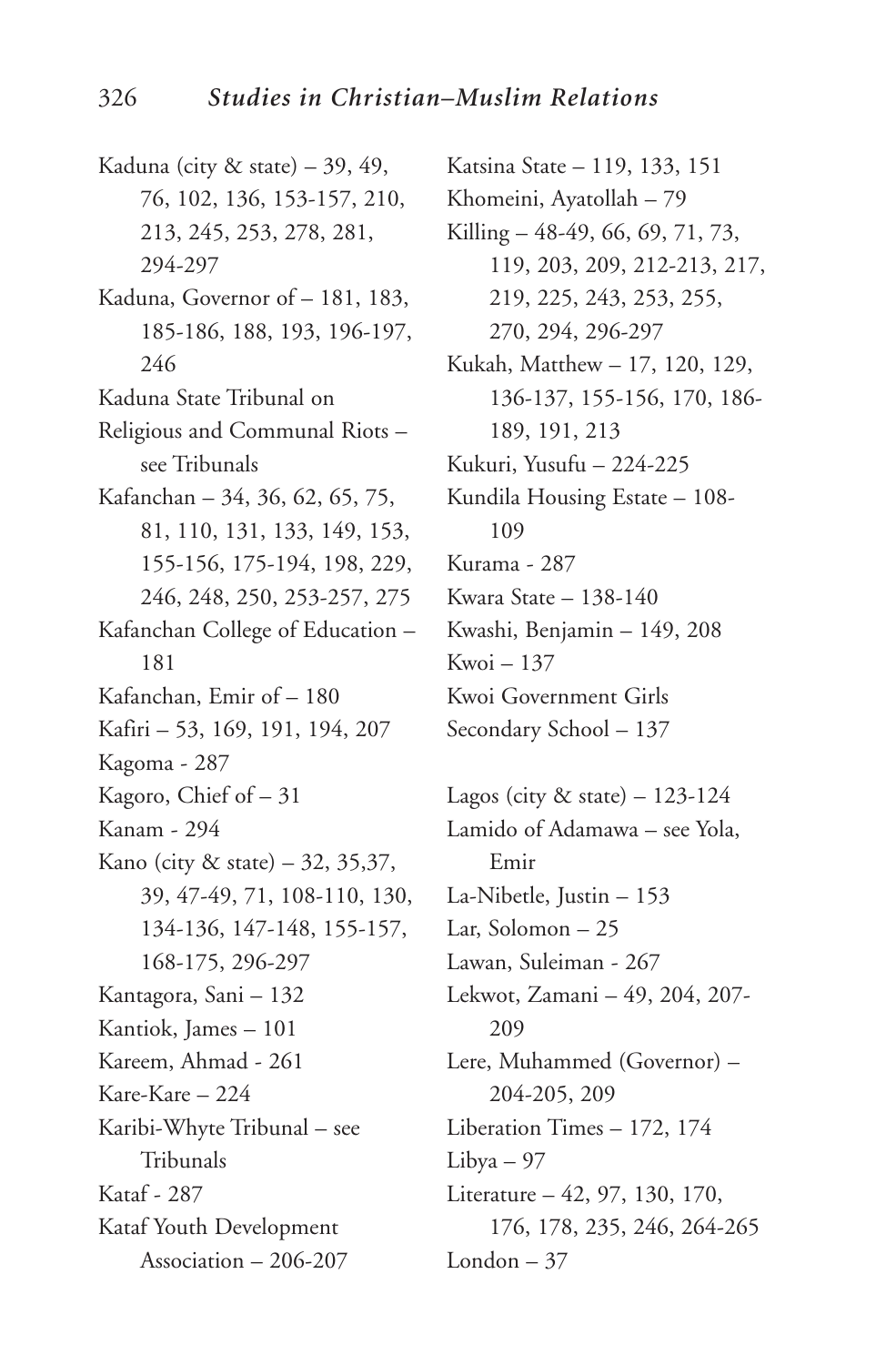Lukman, Rilwanu – 105, 261 Machunga, Akila – 16 Madaki, Yohanna (Governor) – 16-17, 188, 202, 208, 219- 222 Maiduguri – 138 Maikasuwa, Peter – 118 Maitatsine – 27, 152, 155, 270, 289 Majority/minority – 115, 118, 171-172, 216, 240, 244, 248 Makarfi, Ahmed (Governor) - 295 Makinde, Ola – 122 Mambula, Jabanni – 16, 65, 81, 117, 145, 238-244 Manipulation – 36, 40, 46, 62, 64, 66, 68-76, 99, 136, 138, 150, 156-157, 186, 189, 199-200, 221, 223-225, 254- 255, 290-291 Manzo, Jonathan – 222 Marriage – 194 Marxism – 63, 69, 155 Mato, Alhaji – 204-205, 209 Mbachirin, Abraham – 122 Mecca – 37, 41, 263 Media – 129, 147-151, 172, 222, 234, 283, 287 Electronic Media – 42, 45, 78, 86, 92, 102, 119, 147, 149-150, 169, 180- 183, 190, 197, 209, 255- 256, 263, 75-276, 282, 290

Press – 74, 119, 148, 226, 282 Mercenaries - 105 Middle Belt – 86-87, 193, 238, 242 Military – 72, 78, 106, 113, 152, 180, 190, 197, 247. See also Police, Security. Minchakpu, Obed – 71-72, 74, 99, 107, 109-110, 112, 122, 134-136, 138-139, 154, 214, 218-219, 221-226, 293-295 Miss World – 226, 294, 296 Missions/missionaries – 23, 42, 87, 148, 188, 216, 263 Mitchell, Edwin & Jody – 42, 52, 59-60 Mohammed – 181, 246, 296 Mohammed, Isa (Governor) – 266-270 Monday, Hannatu – 146 Mosque – 34, 46, 60, 86, 90-92, 95, 107-124, 137, 169, 171, 181, 193, 226, 240, 243, 251, 253, 263, 266-270, 293 National Mosque - 121 Mubi – 112, 270 Mubi, Emir of – 16 Multi-ethnic – 100, 199, 203 Multi-religion – 49, 90, 113, 190, 291 Muri, Emir of – 188 Murtala Muhammad International Airport – 120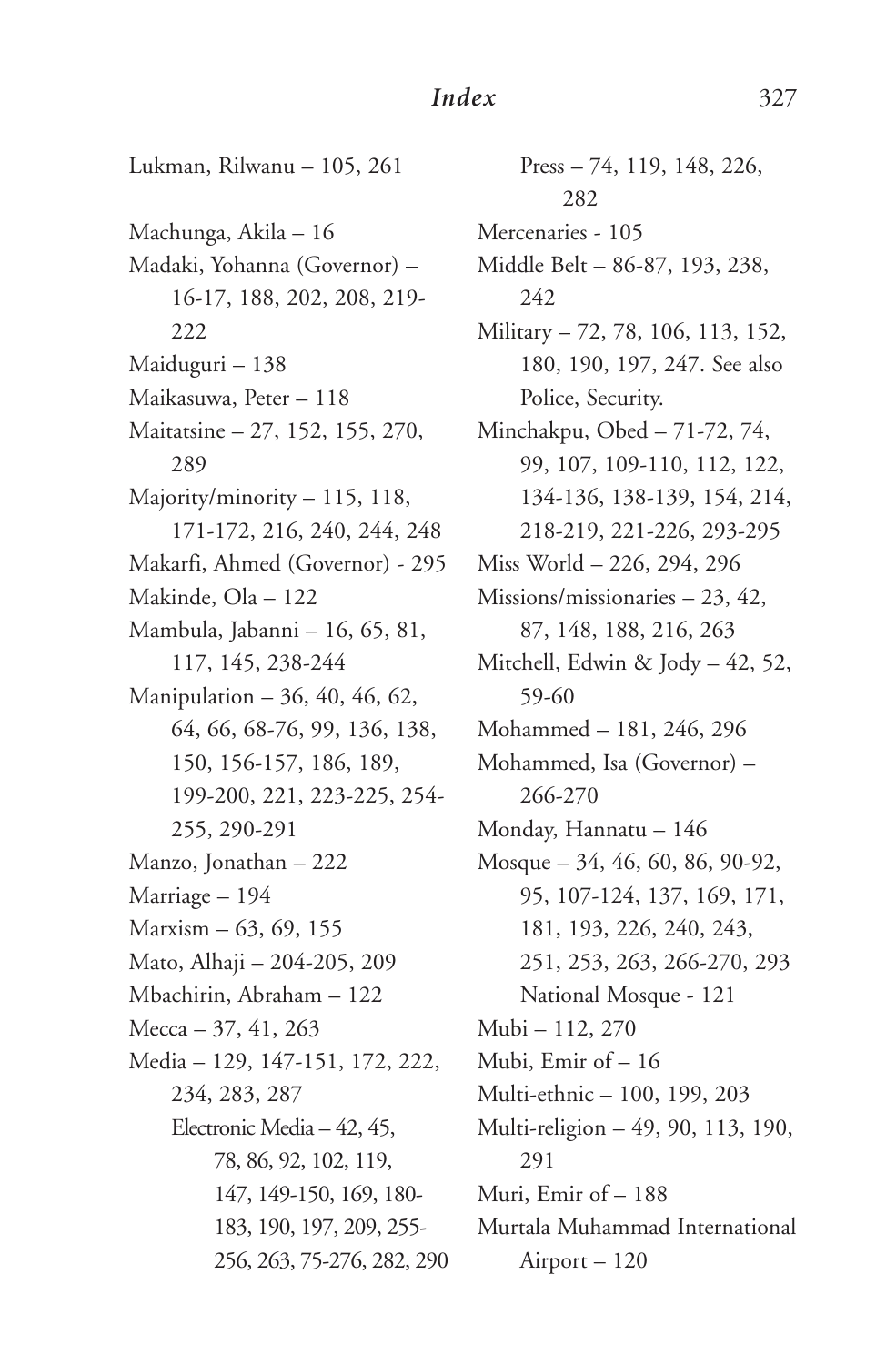Musa, Ibrahim – 218 Musa, Markus – 223 Musa, Suleiman – 219-220 Musa, Victor – 17, 113, 119, 171, 174 Muslim Circle – 175 Muslim north – 190, 238-239, 241-242 Muslim Parliament of Great Britain – 33 Muslim plans – 35ff, 50-54, 59 Muslim Students Society (MSS) – 48-49, 62, 246-247 Muslim World League – 121 Nangare – 224-225 Nassarawa State – 118 National Association of Nigerian Students (NANS) – 49 National Concord – 98, 148 National Conference of Nigerian Women – 50 National Council of Muslim Youth Organisations (NACOMYO) – 146-147 National Ecumenical Centre – 122-123 National Institute for Policy and

Strategic Studies (NIPSS) – 34-35, 41, 48, 64-66, 76-77, 85-86, 108-109, 117, 152, 157 National Islamic Party of Nigeria – 51

National Republic Convention – 51 Naugle, David – 57 Nduke, Paul – 63 Ndule, Ayuba – 104 Nepotism – 159 Nerzit Committee of Concerned Citizens – 184 Neutrality – 88-90 New Nigerian – 94, 98, 149-150, 183, 197, 270 Nigeria Inter-Religious Council  $(NIREC) - 51$ Nigeria Standard – 74 Nigerian Aid Group – 196 Nigerian Labour Congress - 257 Nimfa, Joel – 294 Nimzam – 287 Ningi, Idi - 293 Nkom, Steven – 184 Noise pollution – 124 Nongo Kristu u Sudan Hen Tiv (NKST) – 122, 162 Non-Muslims – 40, 80, 88 Northern Elders – 17, 187, 189 Northern Nigeria – 83, 297 Nwabuezer, Professor – 92-93 Nwosu, Ike (Governor) – 142, 271-274 Nyam, Zakka – 135

Obasanjo, Olusegun (President) – 76, 123, 208, 297 Obemeata, Joseph – 94, 142,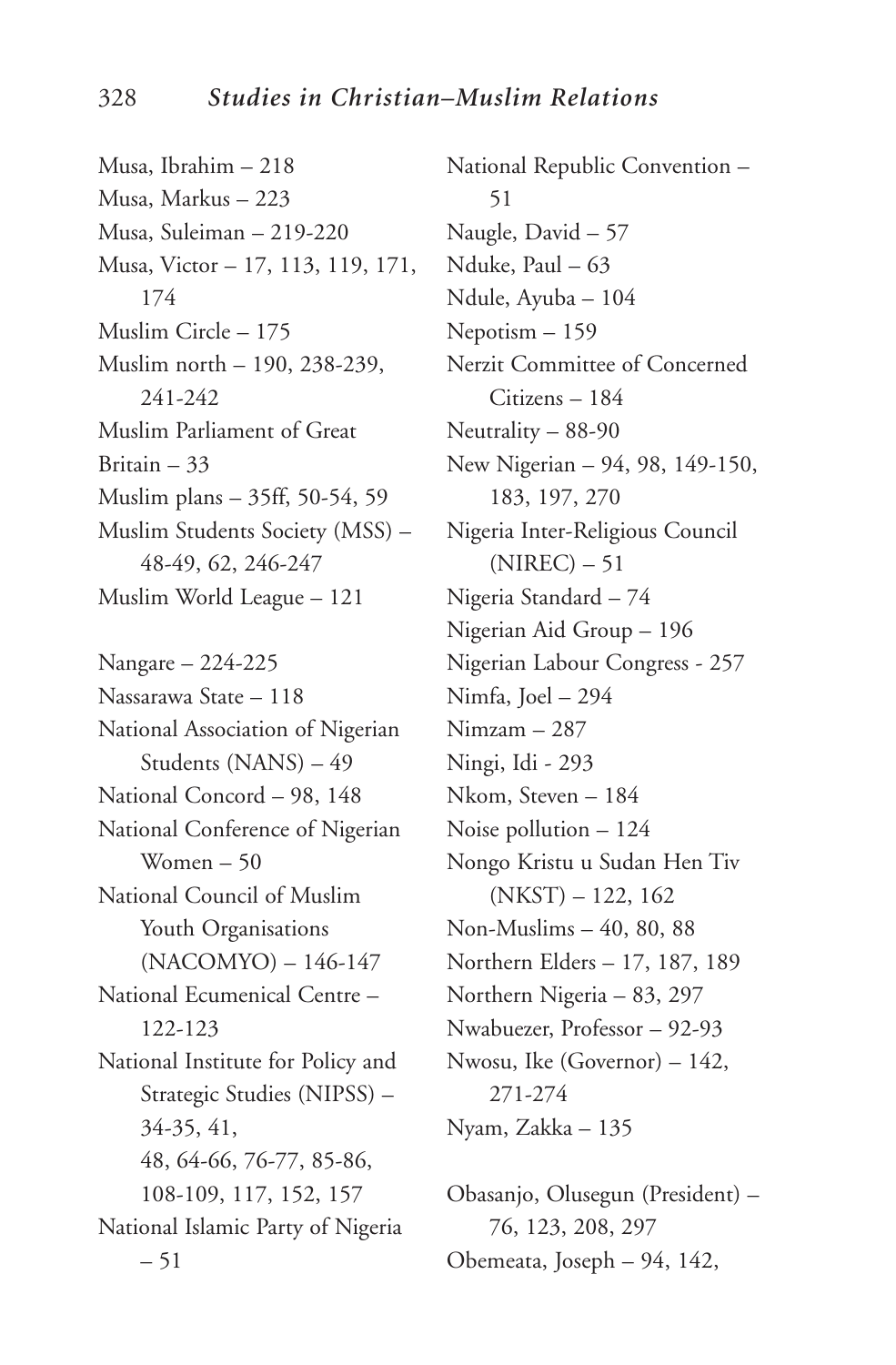271-274 O'Connell, James – 64, 66-67 Ogbonna, Simeon – 172 Ogueri – 125-126 Okadigbo, Chuba – 76 Oko, Mike – 120 Okogie, Anthony – 98, 125 Okonkwo, Mike – 124 Okoroma, James – 49 Olanipekun, Oladipo – 140-141 Olatunji, Mrs. J. – 273-274 Olutimkayin, Nathaniel – 176 Omabamu, Sunday – 110 Omotunde, Dele – 74 Open Doors – 148 Oppression – 12, 30, 41, 46, 56, 87, 183, 187, 201-204, 207, 210, 212-216, 218, 258, 286-287, 298 Oputa Panel – see Tribunals Organisation of Islamic Conference (OIC) – 17, 40, 43, 51-52, 54-55, 75, 81, 93- 101, 104-106, 120, 159-160, 191, 232, 240, 243, 254, 260-265, 289, 291 Organisation of Petroleum Exporting Countries (OPEC) – 105 Orumah, Benjamin - 280 Oyeniran, A.O. – 131 Oyo State – 140-141, 146-147, 271-274 Oyo State Teaching Service

Commission (TESCOM) – 271-274

Paden, John – 58 Pakistani Islamic Revolution – 40 Palestinian Liberation Organisation – 265 Pam, Elisabeth – 213 Paranoia – 41 Pastors – see Preaching/preaching/pastors Peace/harmony – 73, 213, 235, 238, 241, 244, 252, 256, 258, 267-268, 278, 290, 298-299 Pen, The – 171-172 Penal Code - 249 Pentecostal Fellowship of Nigeria – 124 Persecution – 47-48 Pilgrimmage – 86, 88, 90, 93, 103, 122, 124-129, 240, 243, 292 Plateau State – 47, 115, 117-118, 132, 153, 156, 178, 198, 216, 294 Polarization – 98 Police – 47, 53, 64, 66, 81, 103- 104, 113, 121, 139, 152-156, 172, 174, 180, 185-186, 190, 196-197, 210, 212, 217, 220-225, 231, 247, 251, 253, 278-279, 281, 293- 294. See also Military, Security.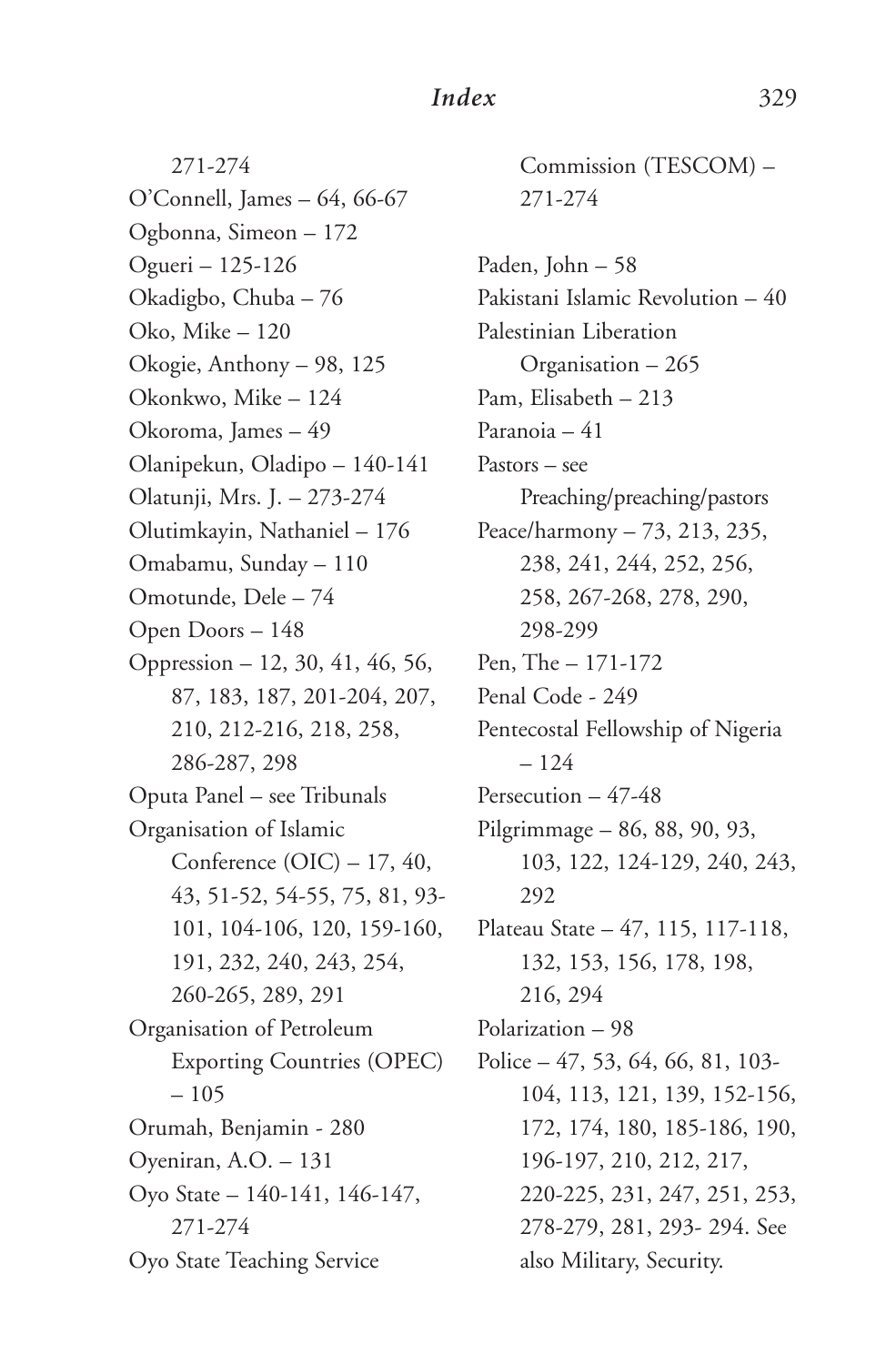Political Bureau – 76 Political correctness – 65, 188 Politics – 23, 28, 63-66, 70-72, 78, 101-103, 156-157, 172, 202-203, 223, 237, 253-257, 286-287, 290-291, 298. Pope – See Roman Catholic Pork – 194, 216-217 Potiskum – 48, 71, 223-226 Power  $-33$ Pragmatism – 122, 128-129 Prayer (meetings) – 123-124, 141, 158, 173, 203, 239, 276, 278 Preaching/preachers/pastors – 129-132, 193, 197, 250-251, 265, 278 Press – see Media Provocation – 133, 153, 170-171, 173, 175-176, 178, 180-182, 185, 193-194, 196, 209, 246, 252, 276, 285 Public utterances – 61-62, 129- 133, 180-181, 185, 240, 243, 246, 249-251, 266, 275, 285 Queen Amina College – 46, 136 Queen of Apostles College – 46 Qur'an – 137, 141, 148-149, 181, 246, 265 Rabiu, Ishaku – 53 Raji, Rasheed (Governor) – 218, 220-221

Reason – 33

Religion – 63-64, 66, 72 Religion, Freedom of – 118-119, 132, 137, 139-140, 175, 182, 201, 225, 241, 250, 254, 256, 283, 285 Religion, Personal/private – 93, 99, 125 Religions, Equality of – 92, 114- 117 Religious Affairs Committee, ABU – 280 Religious Knowledge – 119, 133- 136, 138-139, 141, 239, 243, 250, 272 Revenge/retaliation – 172, 293- 295 Rimi, Abubukar – 155 Riots – 11, 47-48, 56, 62, 64-66, 68, 71, 74, 76, 81, 87, 89, 153-154, 157, 167-231, 238, 241, 283 Kaduna 2000 – 213 Kafanchan 1987 - 175-194, 253-257 Kano 1982 – 168-171 Kano 1991 – 171-175 Potiskum 1994 – 223-226 Tafawa Balewa 1991 – 214- 219 Tafawa Balewa 1995 – 219- 223 Zangon-Kataf 1992 – 194- 213 Roman Catholic – 75, 98, 108, 170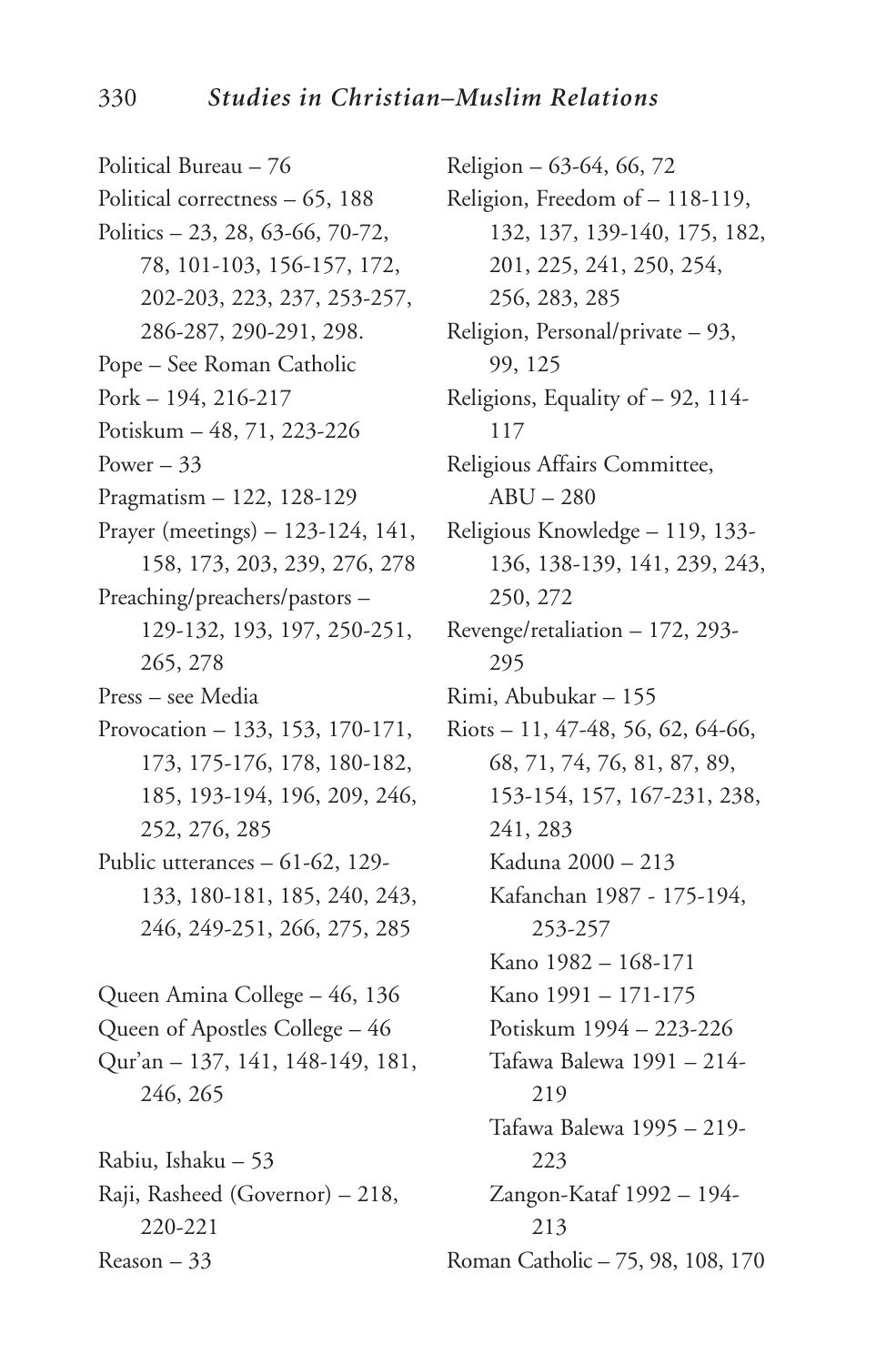Rumours – 247-248 Ruxton, Captain – 87

Sabiya, Wilson – 16, 103-104, 110-112, 114-115, 148-149, 266-270 Salifu, S.L. – 21, 90, 146, 192

Samaru – 47, 275-284

Samuel Ajayi Crowther University – see Universities

Sanni, Alhaji – 141

Sardauna – See Bello, Ahmadu

Sayawa – 17, 214-216, 218-222

Schools – 42, 45-46, 48, 78, 85- 86, 90-91, 102-103, 119, 133-151, 163, 169, 193, 250, 263-264, 269, 290. see also Education.

Secular/secularism – 12, 33, 57, 63-64, 66-67, 69, 83-84, 95, 99-101, 104, 113, 125-126, 138, 147-148, 151, 158, 162, 170, 175, 188, 227, 229, 241-242, 251, 253, 255-256, 262-263, 267, 299

Security forces – 137, 155, 175, 178, 182, 194-198, 212, 215, 218, 226, 246-247, 249, 252-253, 281, 283, 297. See also Police, Military. Separation of Religion and Government – 89-93, 99, 102-103, 113, 122, 125- 126, 242, 268

Settlers – 186-187, 194-195, 197, 201, 203, 206, 229-230 Sharia – 43, 50, 75, 98-99, 135, 150, 158, 175, 183, 191-192, 213, 223, 234, 236, 240, 243, 255, 265, 291-292, 296-297 Shegari, Shehu (President) – 37, 121-122, 157 Shehu, Emman – 40-41 Shi'ite – 193 Shika – 275, 279 Shown, Dakum – 25-26 Shua Mission School – see Teachers Colleges Slavery – 187, 203-204, 230 Social structures – 77 Social-Economic-Political factors – 185, 200 Sofa, James – 171 Sokoto State – 96, 119 Sokoto, Sultan of – 43, 49, 132, 236 Southern Zaria – 87, 184 Spiritual forces - 213 St. Augustine's Church – 120 St. George's Church – 35, 37, 39, 108, 168, 170, 228 St. Michel's Church – 110 St. Patrick's Grammar School – 142, 271-274 Students – 62, 102, 181, 265 Sudan United Mission (SUM) – 14, 87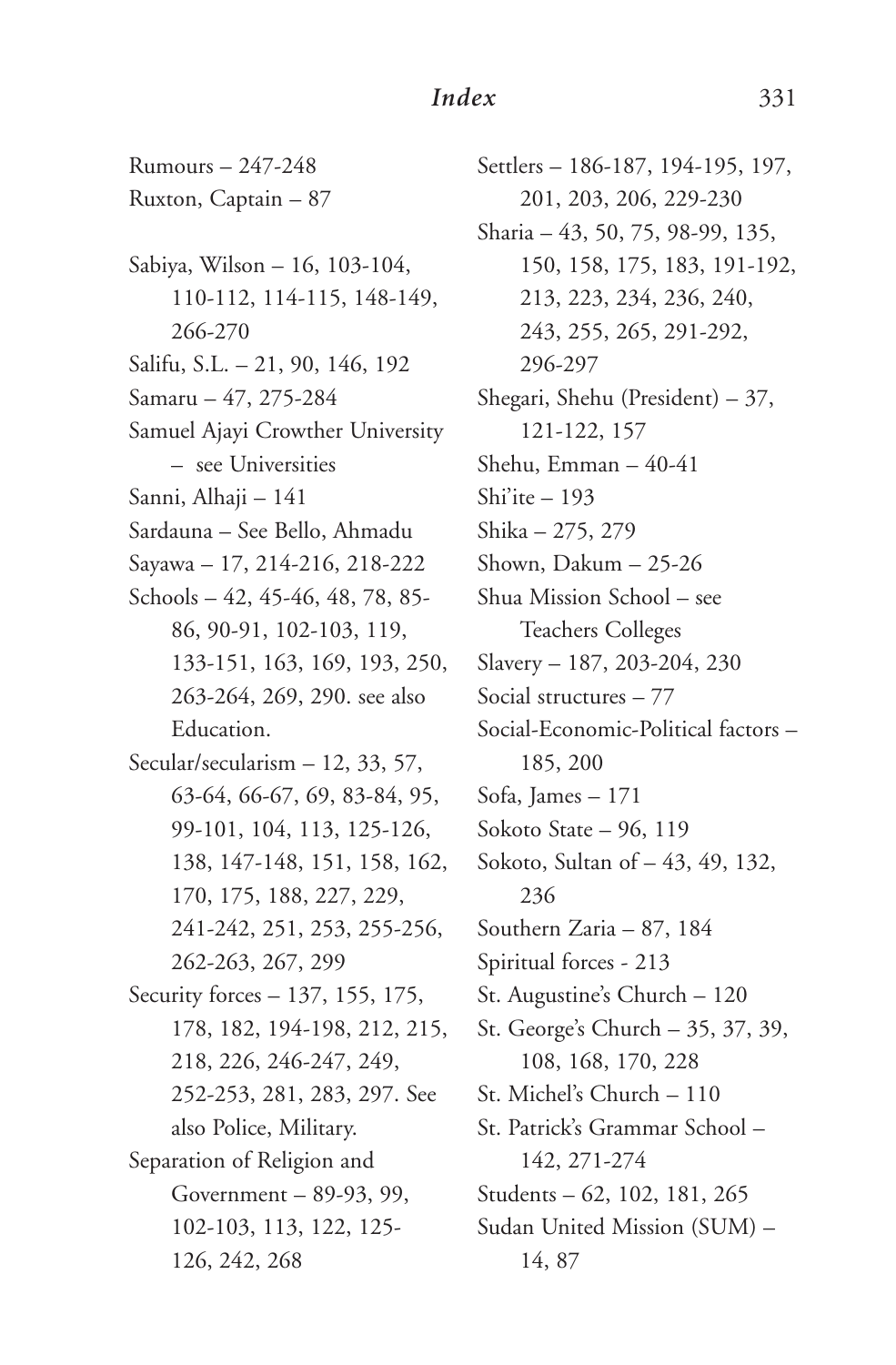Sulaiman, Ibraheem – 32 Sumaila – 108 Sunday Times – 130 Suppression – 41, 72, 214, 219, 224 Suspicion –  $30, 56$ Syncretism – 67-68, 82 Tafawa Balewa – 65, 70, 81, 87, 153, 194, 214-223 Tahir, Adamu – 134-135 Takum – 112 Taliban – 64, 82 Tapgun, Patrick - 220 Tarayyar Ekklesiyoyin Kristi a Nijeriya (TEKAN) – 16, 50, 62-63, 65, 69, 81, 104-105, 117, 131, 133, 145, 225, 38- 252 Teachers – 271-274 Teachers Colleges – 143 Advanced Teachers College, Zaria – 277 Arabic Teachers College, Jos – 177-178 Shua Mission School – 143 Women's Teachers College, Zaria – 277  $TELL - 74$ Terrorism – 47-48 Theocracy – 39, 89, 268 Theological College of Northern Nigeria (TCNN) – 184-186 ThisDay – 294, 296

Thompson, Adewale – 32 Threats – 140, 150, 174, 195, 209, 252, 255 Tingno village - 270 Today's Challenge – 24, 175, 177- 179, 226 Tolerance/intolerance - 30, 34-35, 46, 48, 57, 74, 77, 138, 141, 146, 173-174, 198, 207, 212, 239 Townsend, Adam – 97, 258 Trade, international – 54 Tribunals – 24, 173, 183, 190, 193, 220, 225, 245, 283 Aniagolu Tribunal - 155 Cudjoe Tribunal - 206-207 Donli Report – 156, 183, 189, 191-193 Dusu Commission - 157 Justice Babalakin Commission – 218 Justice Benedict Okadigbo Tribunal – 207-209 Kaduna State Tribunal on Religious & Communal Riots – 155, 179, 197- 199, 285-286 Kano 1982 – 169-171 Karibi-Whyte Tribunal - 189 Oputa Panel – 212-213 Tsado, Jacob – 175, 228 Tsedason, Austeen – 211 Tudun Wada, Zaria - 275 Turaki, Yusufu – 16, 87, 176-177,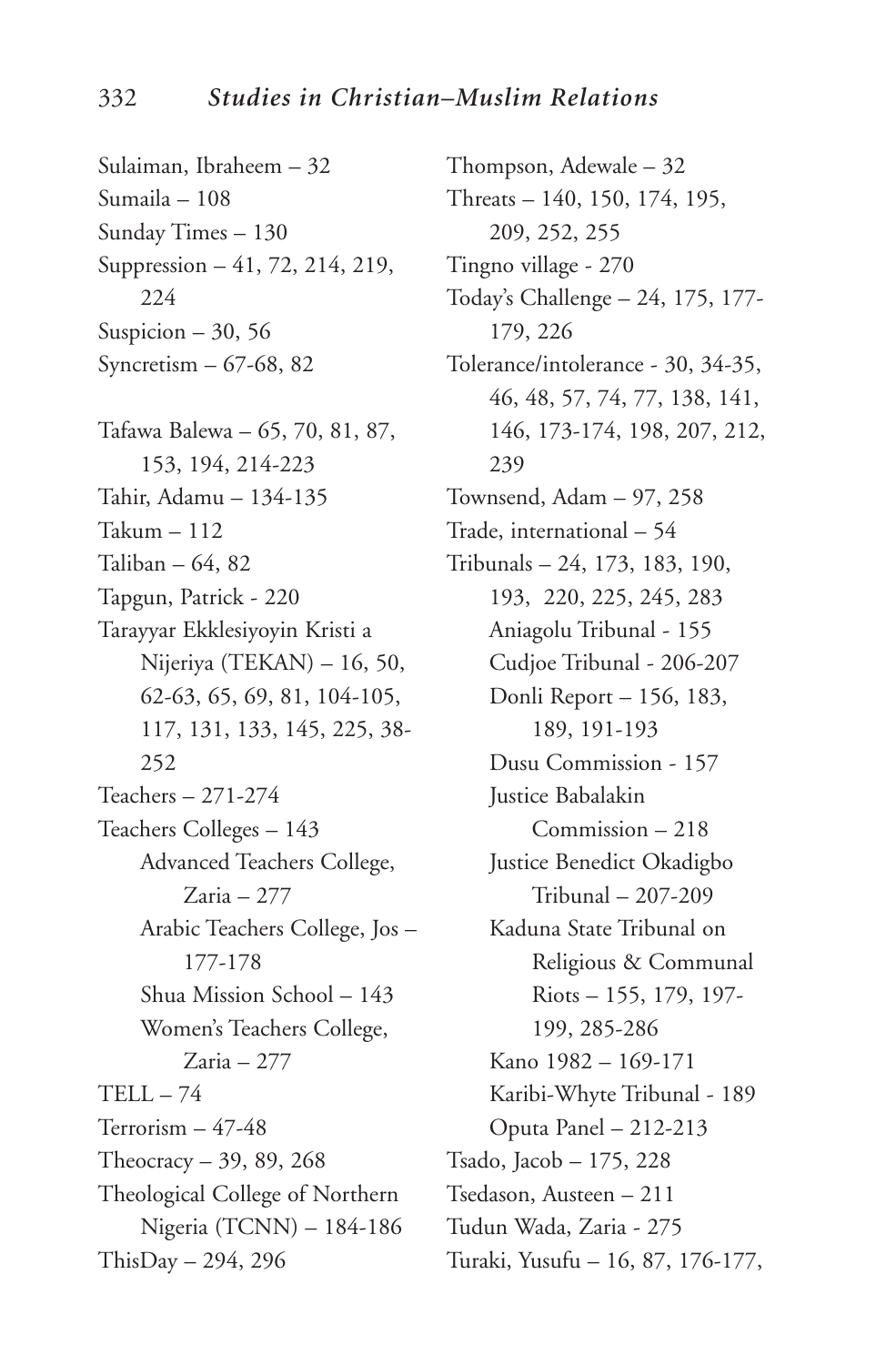179, 197-202, 225, 230, 285-287

Ukiwe, Admiral – 105 Ulamas – 138, 186, 223 Uniforms – 48, 91, 133, 135, 146, 191, 193, 241-242 United Christian Association of Oyo State – 101, 262 United Missionary College - 140 United States – 12, 93 Universities – 119, 247, 263 University, Ahmadu Bello - 47, 49, 75, 151-152, 181-182, 185-185, 253- 257, 275-284 University, Bayero - 49, 119, 290 University, Bendel State – 48 University of Ibadan – 120 University of Lagos – 144 University of Nigeria, Nsukka – 119 University, Samuel Ajayi Crowther – 144 University, Usman Dan Fodio – 119, 144 Useni, Jeremiah - 156 Usman Dan Fodio University – see Universities Usman, Yusufu Bala – 69 Vatican – See Roman Catholic

Veil – 146-147

Vice-Chancellor, ABU – 277, 279, 281 Violence – 30, 35, 45, 47, 69, 74, 77, 118-120, 137-138, 140- 141, 145-151, 156-158, 173- 174, 198-199, 226, 245, 247-249, 253-257, 270, 290, 293-299

Wabara, Adolphus - 293 Waduku village - 270 Wadumbiya, B.S. – 39, 69-70 Wase – 115-117 Weapons – 49, 195, 217, 277  $West(ern) - 53-55$ West, David – 105 Wholism  $-64, 77$ Williams, Charles – 37-39, 51, 67, 95-96, 101, 120, 125, 129-130 Windibiziri, David – 111 Wolterstorff, Nicholas – 33 Women – 50, 111, 187, 194, 205, 209-210, 218, 233, 293 Women's Teachers College, Zaria – see Teachers Colleges World Council of Churches (WCC) – 99, 289 World Islamic Organisation – 40- 41, 263 World Muslim Council – 41 World of Islam Festival – 37 World view – 33, 57, 67, 82, 158 Wudil – 109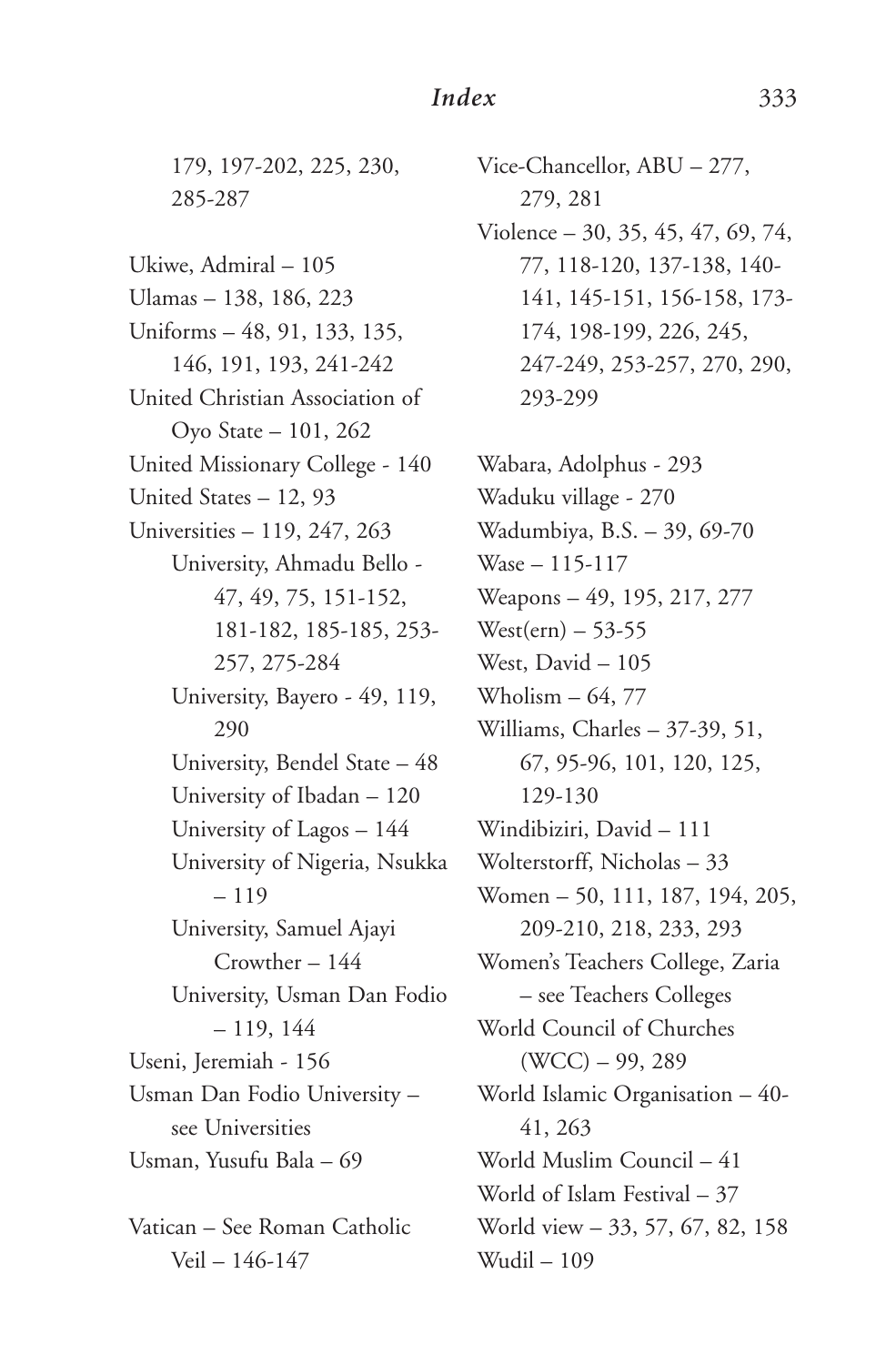Wudiri, Ayuba – 113-114, 149- 150 Wusasa – 189-190, 275 Yakunat, Monday - 193 YarAdua, Major General – 53 Yaro, Ibrahim – 34-36, 45-46, 58, 79-80, 91, 102, 126-127, 136 Yobe State – 64 Yola – 111-112, 114 Yola Teachers College – 143 Yola Vocational Training School – 143 Yola, Emir of – 180 Yoruba – 138, 140, 142 Yoruba Elders Council – 32 Youth – 63, 81, 169, 216, 234, 236, 271 Yusuf, Halimat – 139 Yusuf, Jolly Tanko – 14-15, 26, 30-32, 35, 44-45, 53-55, 58, 78-79, 100-102, 106, 123 Zamfara, Governor of – 50 Zang, Davou - 156 Zangon-Kataf – 39, 49, 65, 70- 71, 81, 155, 179, 229, 194- 213 Zaria – 88, 110, 275-284, 296- 297 Zaria, Emir of – 152-153, 181, 183, 187, 196, 204-205, 210, 281